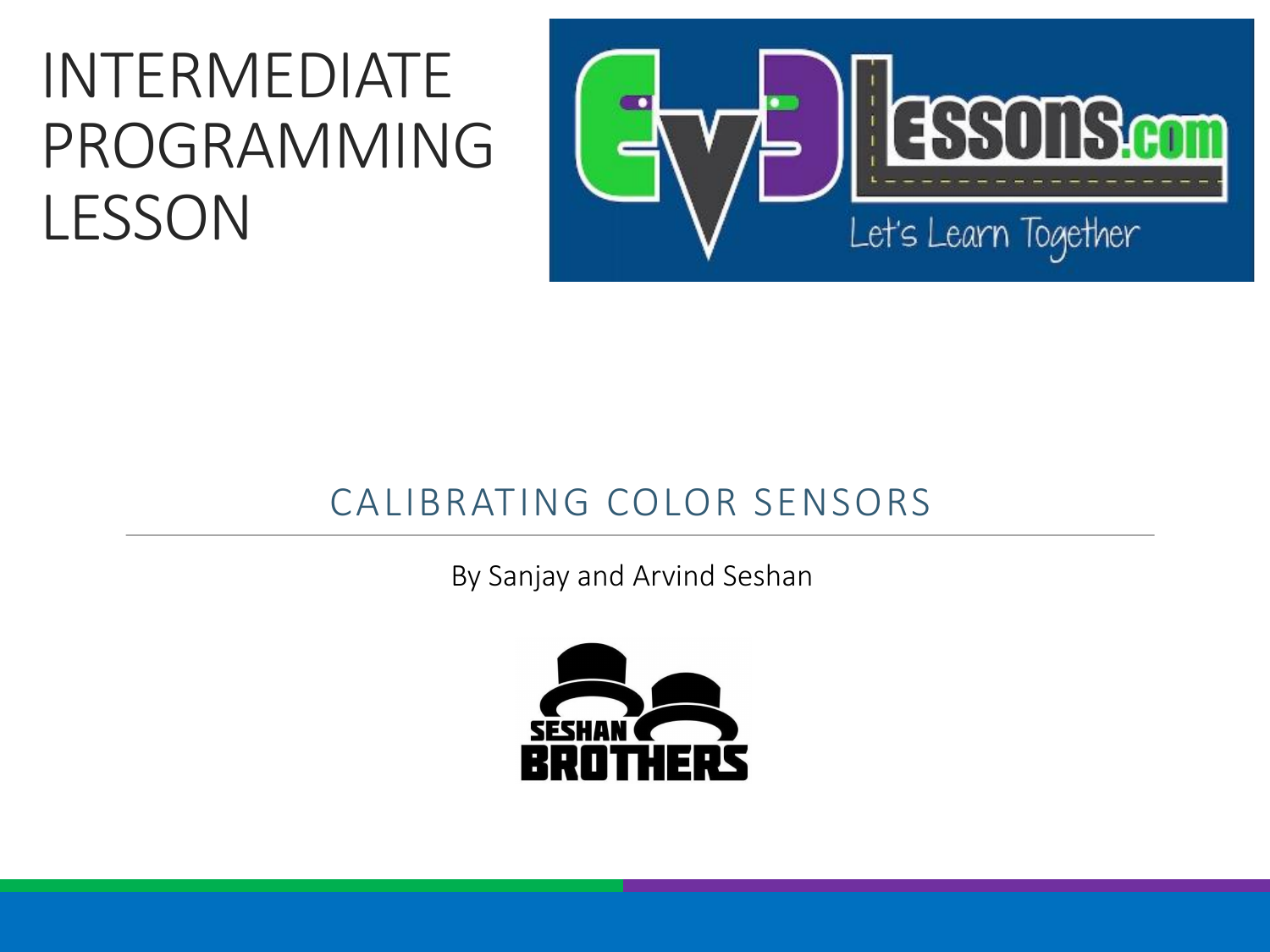#### Lesson Objectives

- 1) Learn why you need to calibrate your color sensors
- 2) Learn what calibration is
- 3) Learn how to calibrate your color sensors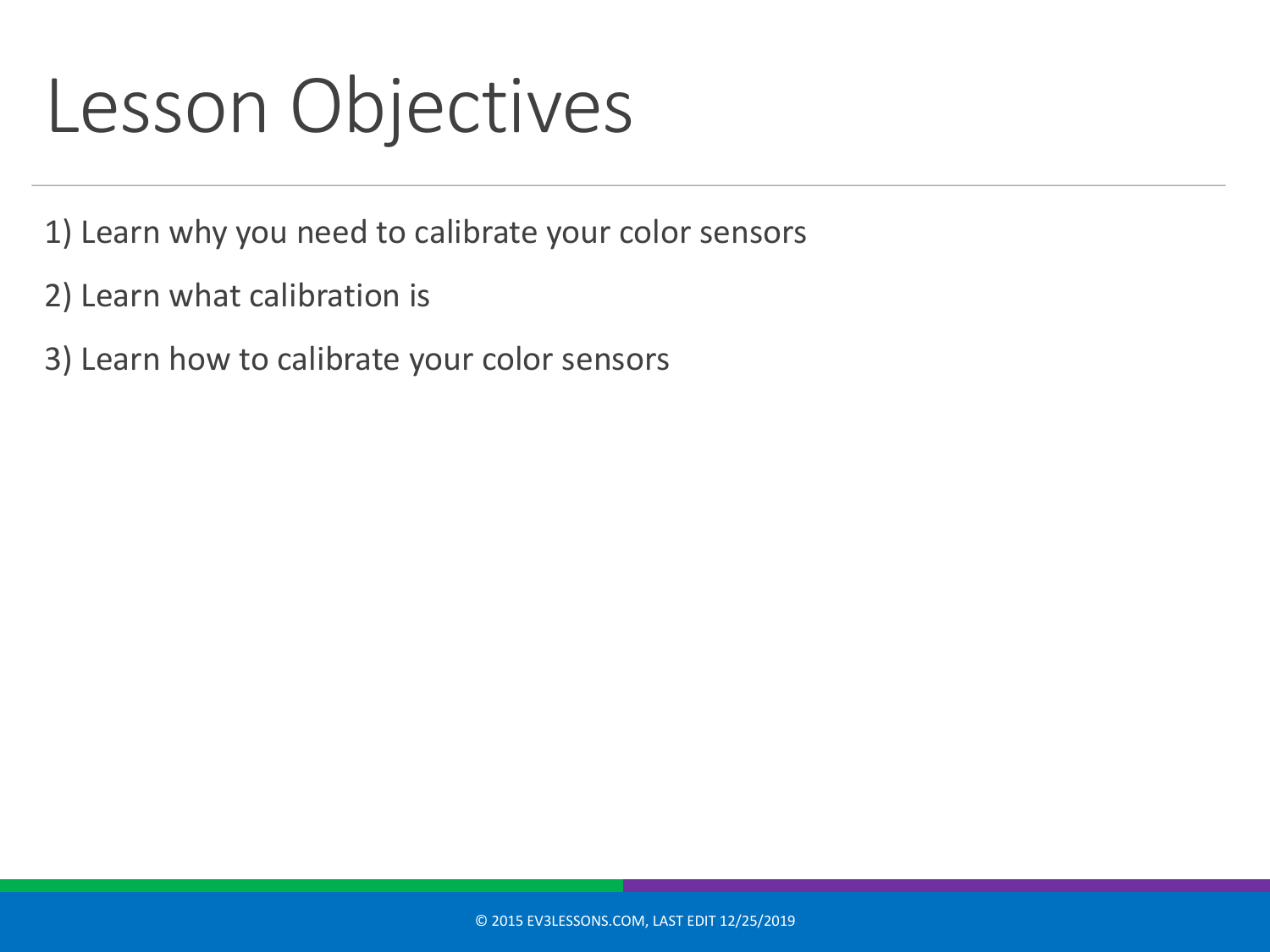# Why Calibrate?

When you use your EV3 Color Sensor in Light Sensor Mode (e.g., reflected light mode), you should calibrate it (not for Color Mode)

Calibration means "teaching" the sensor what is "Black" and what is "White"

- This makes White read as approximately 100 and Black read as approximately 0
- It may still read over 100 or below 0. This is not an error.

Run your Calibrate Program whenever light conditions change once before you run your other programs.

If you have 2 Color Sensors, the same calibration will apply to BOTH sensors. You don't have to make a different calibration program for each color sensor. Make it using 1 sensor on one of the ports and the values will apply to both.

◦ If you have sensors that are very different from each other, you will need to write your own custom calibration that stores separate calibration for each sensor (this is not covered in this lesson).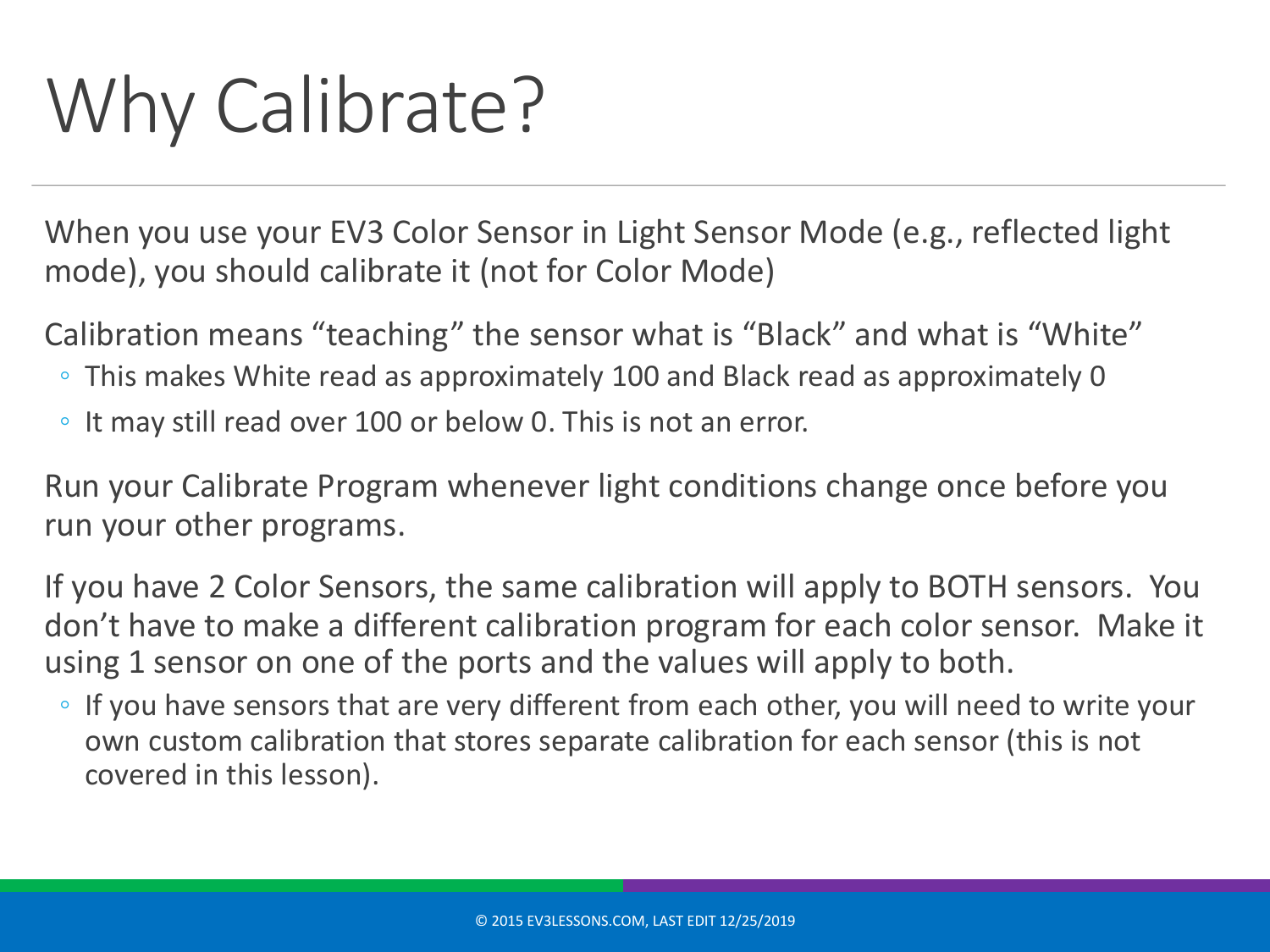# Steps/Pseudocode for Calibration

Challenge: Write a program that will calibrate your EV3 Color Sensors for black and white.

Pseudocode:

Reset the existing calibration values

Display that the user should place the robot on "black" and press ok

Read the Color Sensor Block in Light mode and save it to the Color Sensor Block in Calibrate mode.

Repeat above steps for calibrating "white".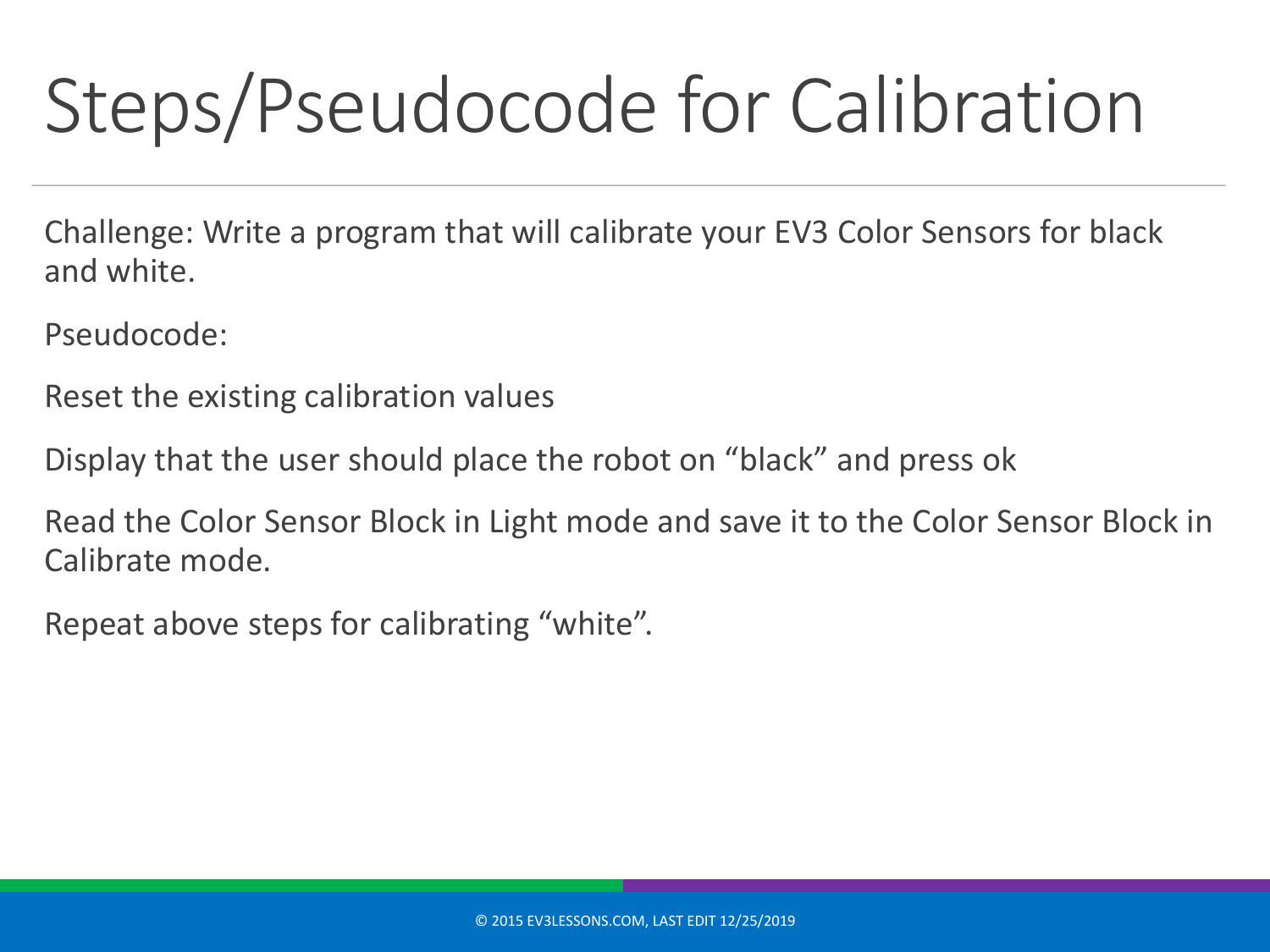# Calibrate Program Solution



- When you run the above Calibrate Program, you will be asked to place the robot on a BLACK section of the mat and then hit center EV3 button.
- Then you will be asked to place the robot on WHITE and hit center EV3 button.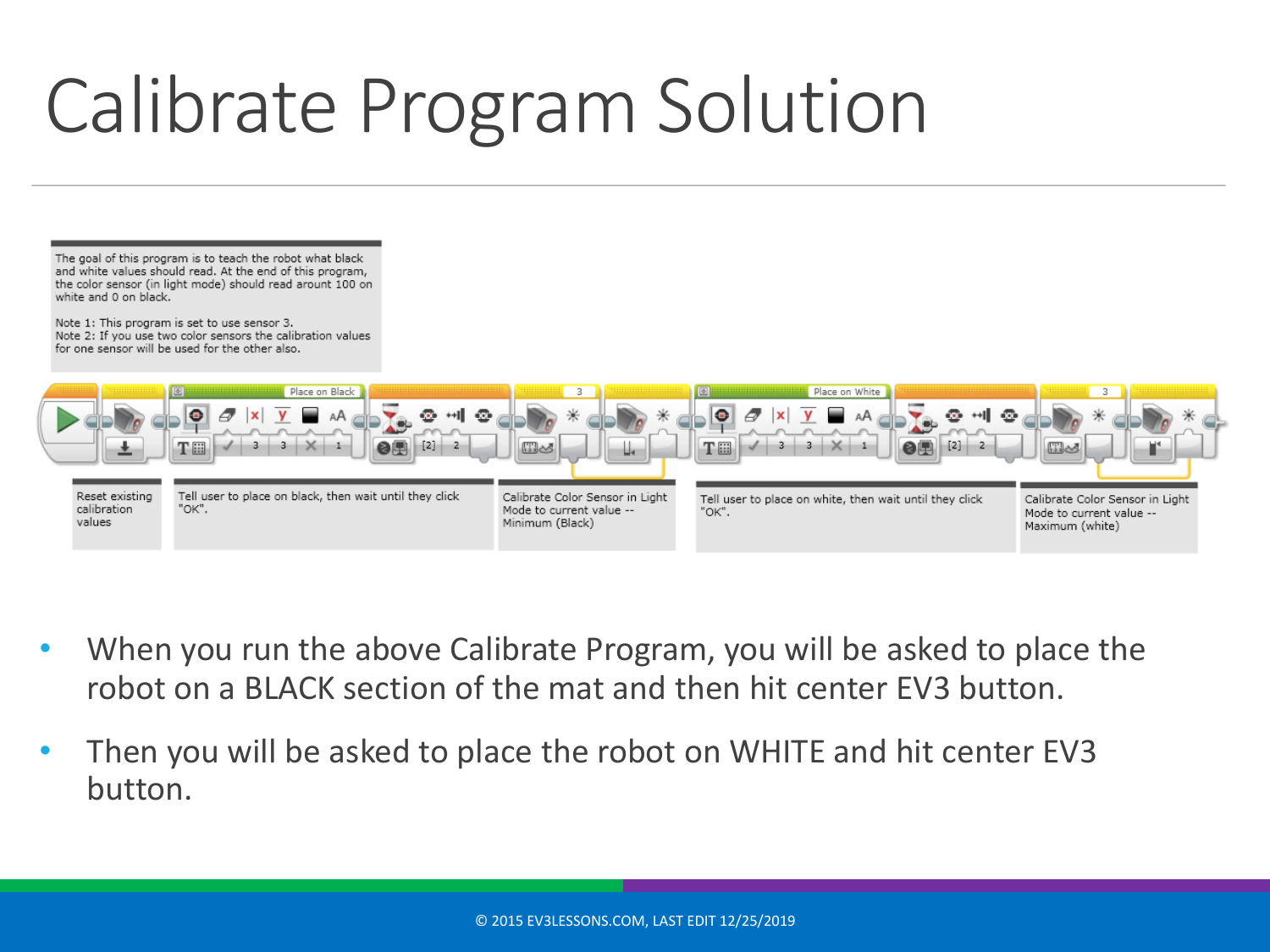## Discussion Guide

- 1. When do you need to calibrate your color sensor?
- When it is used in reflected light mode
- 2. If I have two color sensors, do I need to calibrate each one?
	- Only one calibration value is stored on the brick and applies to all sensors. If you calibrate a second sensor, it will overwrite the first calibration.
- 3. What are you doing when you calibrate?
	- You are teaching the sensors what "black" and "white" mean

4. Should you calibrate for other colors (e.g. green) if you want to follow a green line?

- No, you always calibrate for black and white.
- 5. How often do I need to calibrate?
	- Just once before you run all your other code. The values are saved to the brick.